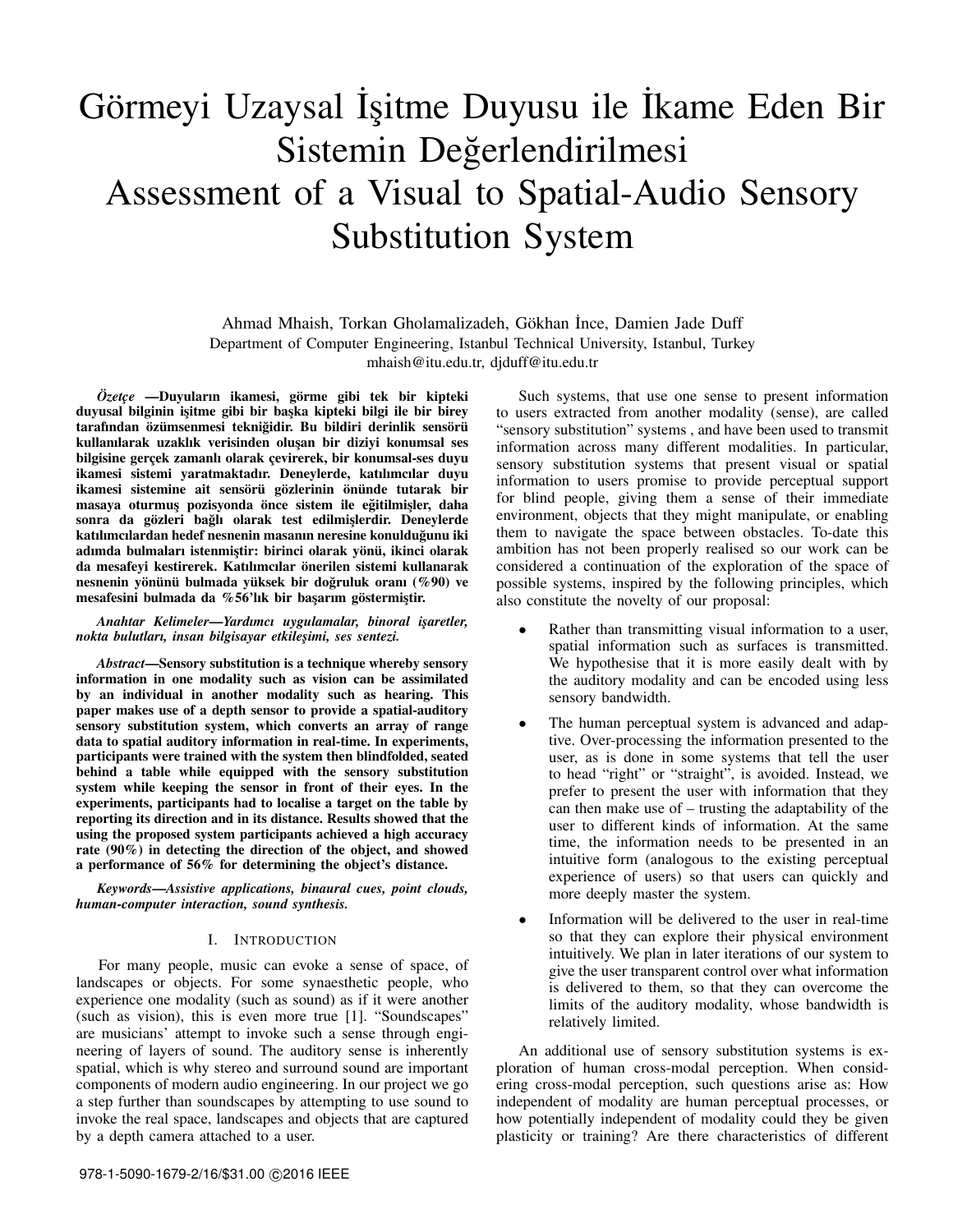modalities that can be illuminated by sensory substitution systems that use them? Could it be that the auditory pathway is more adaptable to spatial information about spatially located surfaces, since information about spatially located surfaces is more directly analogous to information that the auditory modality processes normally - for example, the sound that is generated by spatially located excitement of surfaces. As the proposed system is designed to generate sound from surfaces and in a way roughly analogous to the physical synthesis of sound, our work is an early step in the exploration of this hypothesis.

In the present paper we restrict ourselves to tabletop scenarios with only one object at a time. This allows us to explore the capabilities of our proof-of-concept system with respect to the tasks of object localisation.

# II. LITERATURE REVIEW

Sensory substitution as a subject of earnest investigation can be traced back to at least 1957 with the beginning of work on the use of active touch effectors as a means of communication, and the late 1960s with attempts to provide dense visual information to users (including sight-impaired users) in the form of vibrating tactile arrays [2].

With early impressive results, many users of touch and audio sensory substitution systems report experiencing spatial rather than simply sensory experiences, and are able to somewhat master the spatial world, recognizing objects, locating and tracking objects, detecting obstacles, and even catching falling objects [3,4]. Despite these early advances, these systems have not been used much. They can be used in everyday life only in specific situations in which the user is required to put a lot of effort into understanding the object or scene being examined, and often are considered novelties or curiosities. The main reasons for this are twofold:

- There is an acuity trade-off between temporal, spatial and amplitude discrimination meaning that the user often cannot access the full richness of perceptual information achievable by vision.
- The signal being received by the user is made up of a lot of irrelevant visual information, such that, in realworld situations, the signal of interest is crowded out by irrelevant visual information.

Although the first of these drawbacks might be considered a fundamental limit on the bandwidth of information transfer, we believe that control by the user over the sensory substitution system can be used to somewhat mitigate this limit. In our system we work on making a system that is as transparent as possible to the user. Ultimately we plan to make our system allow users to control which part of a visual scene is processed and how. The second drawback is addressed in our system by focusing on surface information rather than visual, providing spatial information directly to a largely spatial modality, namely audition.

One the most well-known sensory substitution systems is the vOICe [4], which transmits a full grey-scale image by scanning an image from left to right. The amplitudes of pixels high in the image are converted to frequencies in the high part of the audio spectrum and the amplitudes of pixels low in the image are converted to frequencies in the low part of the audio spectrum. It does this without 3D spatial audio. The system has been shown to enable the recognition and localisation of objects in high contrast environments, however the scanning process causes a delay (approximately 1 second) which makes it easy for users to get lost and indeed reduces the sense of spatial embeddedness.

Among tactile sensory substitution systems Bach-y-Rita's tongue system presents visual information, typically in the form of grey-scale images, as tactile or electrical stimulation to the tongue [3]. This kind of responsive sensory substitution systems that produce tactile stimulation allow users to respond to external stimuli, such as ball-catching, in real-time, but only under appropriate controlled high-contrast conditions.

The most similar previous work to the proposed project is that of Dunai et al. [5], that use stereo image processing to extract the horizontal location and height of a moving object in a scene and then transform that location and height into a point in the visual field (distance from the user being represented as amplitude), with object speed represented by pitch. The aim in the project proposed in the current application is similar, except that it is based around attempting to communicate a dense field of range information to the user in real-time, rather than a single object. In its current iteration, our system is only tested on single objects but still maintains the distinction of providing some object discrimination capabilities and finer location information. The use of time-of-flight technology and point cloud processing is a novelty that will also ultimately allow an exploration of characteristics of arbitrary surface sections, such as orientation and curvature rather than full objects, giving the user information more focused on the potential navigation and manipulation of objects.

### III. SYSTEM DESCRIPTION

# *A. Hardware*

At present we make use of the following hardware (see Figure 1 for an image of the system during training). We developed the system and tested it using SoftKinetic Depth-Sense 325 [6] in our experiments as it has a smaller minimum range than competing depth sensors that can be bought off the shelf. As a portable processing station we used a laptop with Core i5 processor, 8 GB RAM and SSD hard drive, running Kubuntu 14.04, the Point Cloud Library [7], relevant sensory drivers, and the OpenAL [8] library as the base framework for generating sounds. We also utilised headphones to play created sounds to the participants.

# *B. Software*

Figure 2 shows an overview of the proposed software architecture. Data is acquired in the form of point clouds and segmented according to surface normal direction (obtaining contiguous and similar surfaces). Salient surface segments (in practice only one) are extracted and tracked, and the surface is presented as an audio signal located spatially as per the centroid of the points in the surface. We manage to do this at 30Hz - as fast as data comes from the sensor. More discussion of each component is below.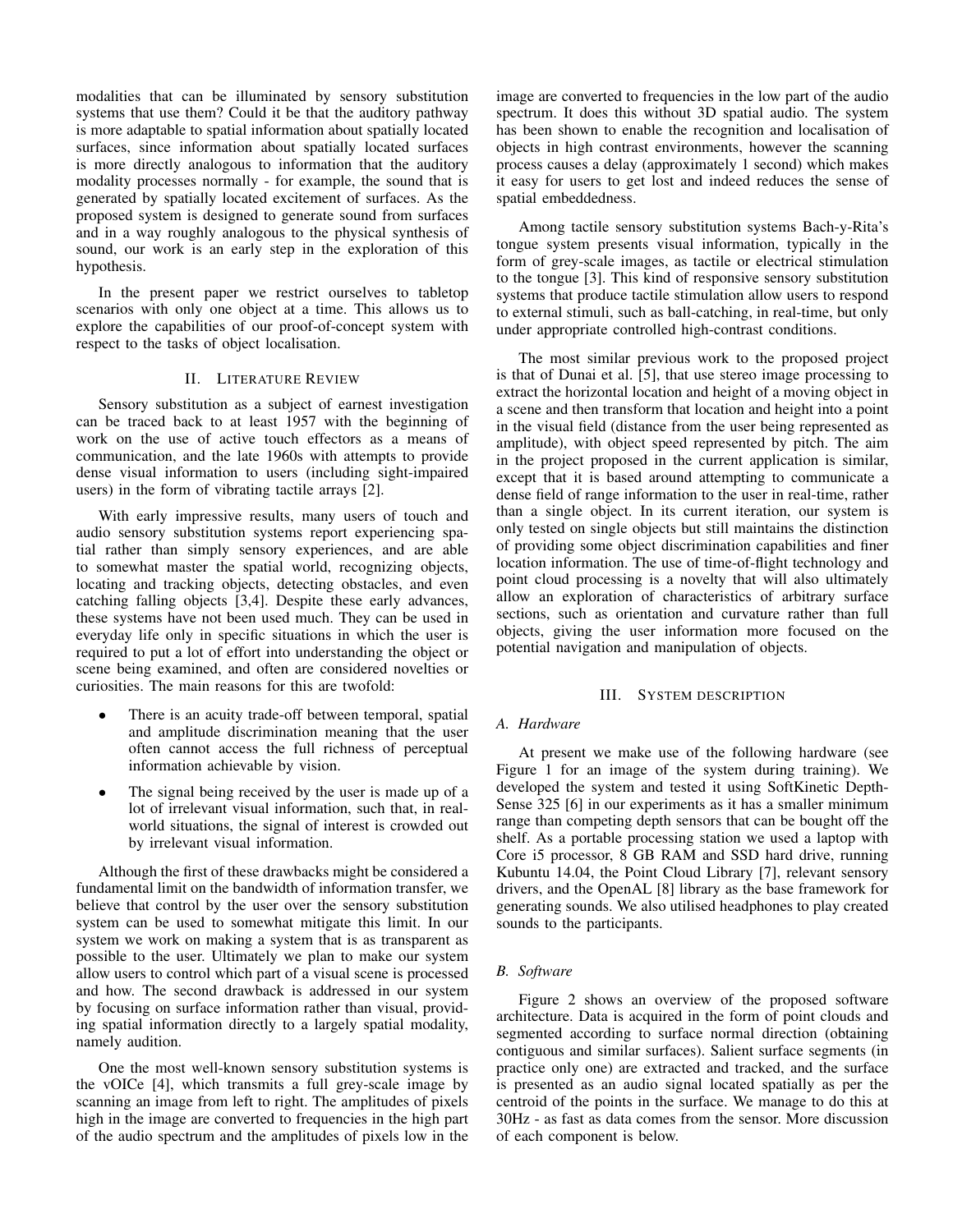

Figure 1. Participant interacting with the system.



Figure 2. Software level process flow diagram.

*1) Preprocessing:* The most expensive part of the processing pipeline is surface normal extraction, needed for curvature-based segmentation. For real-time performance, the 2D "organised" property of point clouds from range cameras is exploited using the integral image algorithm supplied by Holzer et al. [9]. We used a maximum depth change factor of 0.5 to ensure sensible surfaces from which to calculate normals and and normal smoothing size of 70 points. For our tabletop experiments we also throw away horizontally oriented surface points so that we can ignore the tabletop on which our target object is supported, improving subsequent segmentation results.

*2) Segmentation:* Segmentation proceeds according to the method of Trevor et al. [10], exploiting the fact that the depth data is stored in a dense 2D array. Each point's neighbours are accessible in constant time. In two passes a set of segments is found such that neighbouring points within each segment possess the property that their depth ratio is under some threshold (0.08 in our case) and the cosine of the angle between their surface normals is above a separate threshold (0.997). By adding the latter criterion, surfaces from a tabletop can be effectively segmented without needing to explicitly calculate and extract the tabletop. This algorithm is linear time in the number of points, which allows our system to work in realtime, and yet makes it configurable enough (as long as we can express our requirements for segmentation as pairwise constraints) for future extension. Horizontally oriented segments are thrown away by getting the average of normals in the  $y$ direction and comparing it with a threshold (0.6 in our case). Also, to accommodate noise, any small segments are removed using a threshold for segment size (50 points in our case). An example segmentation can be seen in Figure 3.



Figure 3. Screenshots form the recorded video (left panel) and segmentation process (right panel). The segmentation output also shows a selection of surface normals.

*3) Selection & Tracking:* Next the centroid of each segment obtained from the preceding step and the distance to it are calculated, segments are associated over time and segments chosen to be further processed - at this stage we would like to give the user more control over the segments to be processed, enable multiple segments, and use head-tracking capabilities to add stability; but the existing system uses just the single nearest large segment.

*4) Feature extraction:* After selecting the target segment we have the point cloud of the segment from which we can extract many spatial properties, such as size and shape, but at present we make use only the distance to the segment. This value is smoothed with a low-pass filter for stability.

*5) Sound Synthesis and Interpolation:* The distance to the target segment is turned into a vibration in a space proportional to the distance to the object, and appropriate frequencies introduced at the centroid of the segment using spatial audio. The system keeps an updated estimate of the amount of time between frames and attempts to construct a sound on the basis of the currently extracted segment features. The sound is constructed so that it will likely last until approximately the next frame. A circular buffer of samples is filled but envelopes are applied so that from frame to frame sounds transition smoothly. The sound synthesis component acts as a producer for the sound player consumer.

*6) Sound player:* The sound playing component reads as many samples as necessary from the circular buffer and acts as a consumer of information placed in the circular sound buffer, using OpenAL to play spatially located sound.

The OpenAL audio system [8] is an audio playback system capable of taking sample arrays and playing them spatially for the user using either basic binaural cues or Head-Related Transfer Functions (HRTFs). It is this out-of-the-box functionality that attracts us to OpenAL but its disadvantage is that fine temporal control is poor – we cannot for example, learn the progress of OpenAL in playing a sample to a finer resolution than about 40Hz. It does not keep an accurate record of which buffers that we have provided to it have or have not played at a finer resolution. Since our system functions at 30Hz this is insufficient. Instead we must estimate the interframe duration and maintain a small lag in order to prevent clicks when the interframe duration is unexpectedly long. We also try to incorporate what information OpenAL provides us about its progress in the resulting control system.